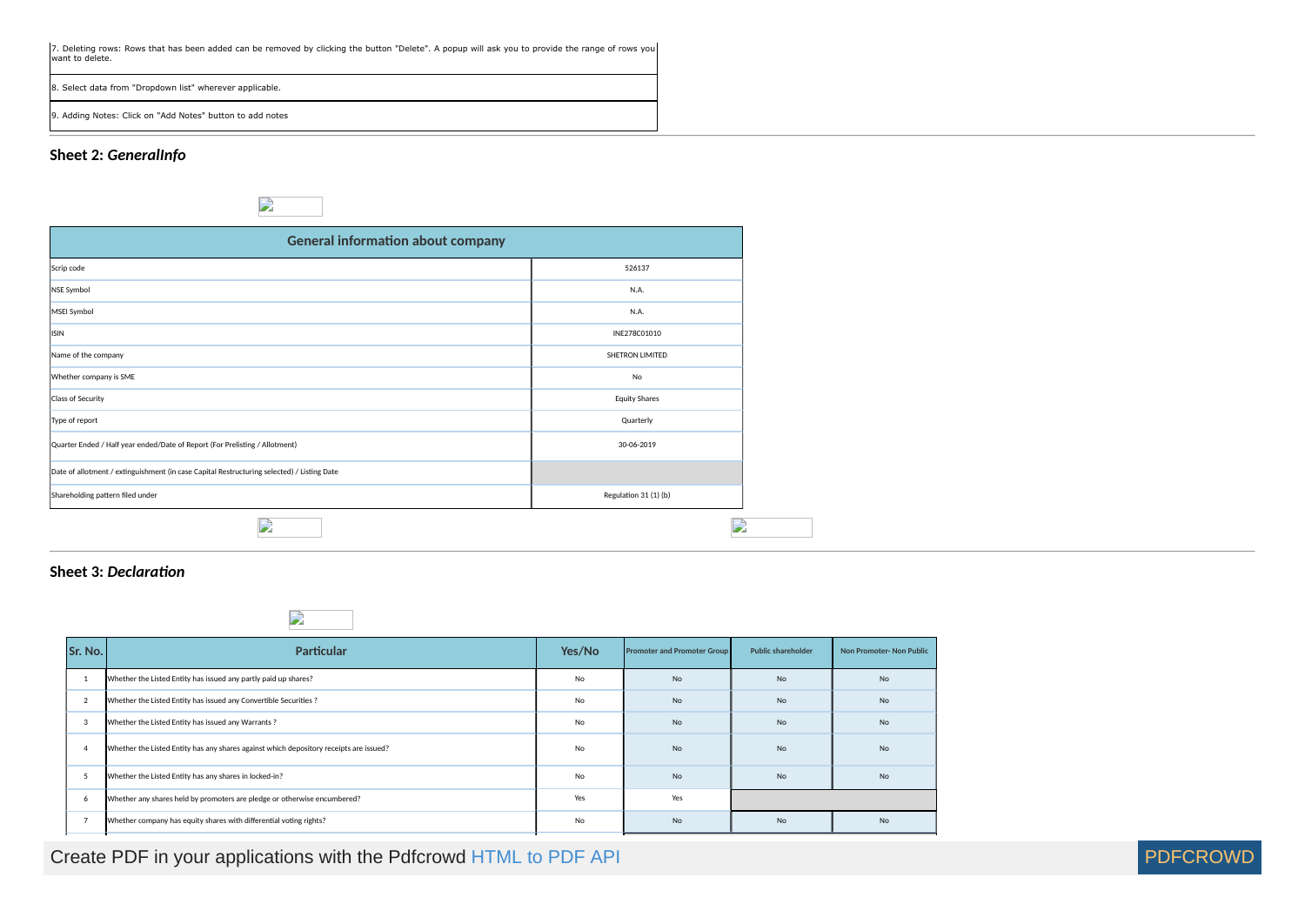

 $\mathbf{L}$ 

### **Sheet 4:** *Summary*

 $\overline{\phantom{a}}$ 

#### **Table I - Summary Statement holding of specified securities**

#### **Note : Data will be automatically populated from shareholding pattern sheet - Data Entry Restricted in this sheet**

| Category | Category of shareholder        | Nos. Of<br>shareholders | No. of fully<br>paid up equity | No. Of<br>Partly<br>paid-up<br>equity | No. Of shares<br>underlying<br>Depository | Total nos.<br>shares<br>held     | Shareholding as<br>a % of total no.<br>of shares<br>(calculated as |                   | No of Voting (XIV) Rights | Number of Voting Rights<br>held in each class of<br>securities<br>(IX) |                           | No. Of Shares<br>Underlying<br>Outstanding | No. of Shares<br>Underlying  |                                                 | No. Of Shares<br>Underlying<br>Outstanding                                 |            | convertible                          |            | Shareholding, as<br>conversion of<br>convertible<br>securities (as a<br>percentage of | a % assuming full Number of Locked in<br>shares<br>(XII) |  | Number of Shares<br>pledged or otherwise<br>encumbered<br>(XIII) |  | Number of equity<br>shares held in<br>dematerialized |
|----------|--------------------------------|-------------------------|--------------------------------|---------------------------------------|-------------------------------------------|----------------------------------|--------------------------------------------------------------------|-------------------|---------------------------|------------------------------------------------------------------------|---------------------------|--------------------------------------------|------------------------------|-------------------------------------------------|----------------------------------------------------------------------------|------------|--------------------------------------|------------|---------------------------------------------------------------------------------------|----------------------------------------------------------|--|------------------------------------------------------------------|--|------------------------------------------------------|
| (1)      | (II)                           | (III)                   | shares held<br>(IV)            | shares<br>held<br>(V)                 | Receipts<br>(VI)                          | $(VII) = (IV) +$<br>$(V)$ + (VI) | per SCRR, 1957)<br>(VIII)<br>As a % of<br>$(A+B+C2)$               | Class<br>eg:<br>X | Class<br>eg:y             | Total                                                                  | Total as a %<br>$(A+B+C)$ | convertible<br>securities<br>(X)           | Outstanding<br>Warrants (Xi) | securities and<br>No. Of Warrants<br>$(Xi)$ (a) | diluted share<br>capital)<br>$(XI) = (VII)+(X)$<br>As a % of<br>$(A+B+C2)$ | No.<br>(a) | As a % of<br>total<br>Shares<br>held | No.<br>(a) | As a % of<br>total<br>Shares<br>held<br>(b)                                           | form<br>(X V)                                            |  |                                                                  |  |                                                      |
| (A)      | Promoter & Promoter Group      | 13                      | 5790044                        |                                       |                                           | 5790044                          | 64.31                                                              | 5,790,044.00      |                           | 5790044.00                                                             | 64.31                     |                                            |                              |                                                 | 64.31                                                                      |            |                                      | 583089     | 10.07                                                                                 | 5790044                                                  |  |                                                                  |  |                                                      |
| (B)      | Public                         | 4530                    | 3213256                        |                                       |                                           | 3213256                          | 35.69                                                              | 3213256.00        |                           | 3213256.00                                                             | 35.69                     |                                            |                              |                                                 | 35.69                                                                      |            |                                      |            |                                                                                       | 3011431                                                  |  |                                                                  |  |                                                      |
| (C)      | Non Promoter- Non Public       |                         |                                |                                       |                                           |                                  |                                                                    |                   |                           |                                                                        |                           |                                            |                              |                                                 |                                                                            |            |                                      |            |                                                                                       |                                                          |  |                                                                  |  |                                                      |
| (C1)     | Shares underlying DRs          |                         |                                |                                       |                                           |                                  |                                                                    |                   |                           |                                                                        |                           |                                            |                              |                                                 |                                                                            |            |                                      |            |                                                                                       |                                                          |  |                                                                  |  |                                                      |
| (C2)     | Shares held by Employee Trusts |                         |                                |                                       |                                           |                                  |                                                                    |                   |                           |                                                                        |                           |                                            |                              |                                                 |                                                                            |            |                                      |            |                                                                                       |                                                          |  |                                                                  |  |                                                      |
|          | <b>Total</b>                   | 4543                    | 9003300                        |                                       |                                           | 9003300                          | 100                                                                | 9003300.00        |                           | 9003300.00                                                             | 100.00                    |                                            |                              |                                                 | 100                                                                        |            |                                      | 583089     | 6.48                                                                                  | 8801475                                                  |  |                                                                  |  |                                                      |

### **Sheet 5: Shareholding Pattern**

|     | <b>STAR</b>                                                                            |                                |                                |                               |                                       |                                 |                                                            |              |                                                                  |                                           |                                               |                                              |                                                    |                                                                                                     |                                         |                                                           |                                       |
|-----|----------------------------------------------------------------------------------------|--------------------------------|--------------------------------|-------------------------------|---------------------------------------|---------------------------------|------------------------------------------------------------|--------------|------------------------------------------------------------------|-------------------------------------------|-----------------------------------------------|----------------------------------------------|----------------------------------------------------|-----------------------------------------------------------------------------------------------------|-----------------------------------------|-----------------------------------------------------------|---------------------------------------|
|     |                                                                                        |                                |                                |                               |                                       |                                 | Shareholdin                                                |              | Number of Voting Rights held in each class of securities<br>(IX) |                                           |                                               |                                              | No.O                                               | Shareholding<br>$.$ as a $%$<br>lassuming full<br>conversion                                        | Number of<br>Locked in                  | Number of<br>Shares pledged<br>or otherwise               |                                       |
| Sr. | Category & Name<br>of the                                                              | Nos. Of<br>shareholders equity | $No.$ $O1$<br>fully<br>paid up | INo. O<br>Parth<br>paid<br>up | No. Of<br>shares<br>underlying        | Total<br>nos.<br>shares<br>held | as a % of<br>total no. of<br>shares<br>(calculated         |              | No of Voting (XIV)<br>Rights                                     |                                           | No. Of<br>Shares<br>Underlying<br>Outstanding | No. of<br>Shares<br>Underlying               | Shares<br>Underlying<br>Outstanding<br>convertible | convertible<br>securities (<br>as a                                                                 | shares<br>(X  )                         | encumbered<br>(X  )                                       | Number of<br>equity shares<br>held in |
|     | Shareholders<br>(1)                                                                    | (III)                          | shares<br>held<br>(IV)         | share:<br>held<br>(V)         | equity Depository<br>Receipts<br>(VI) | (VII)<br>$(IV)+(V)+$<br>(VI)    | as per SCRR,<br>1957)<br>(VIII)<br>As a % of<br>$(A+B+C2)$ | Class<br>eg: | Class<br>Total<br>eg:y                                           | as<br>a % of<br>Total<br>Voting<br>rights | convertible<br>securities<br>(X)              | Outstanding<br>Warrants<br>(X <sub>i</sub> ) | securities<br>and No. Of<br>Warrants<br>$(Xi)$ (a) | percentage<br>of diluted<br>share<br>capital)<br>$(XI) = (VII) +$<br>(X)<br>As a % of<br>$(A+B+C2)$ | Asa<br>of tota<br>No.<br>Shares<br>held | As a %<br>of total<br>No.<br>Shares<br>(a)<br>held<br>(b) | dematerialized<br>form<br>(XIV)       |
|     | A Table II - Statement showing shareholding pattern of the Promoter and Promoter Group |                                |                                |                               |                                       |                                 |                                                            |              |                                                                  |                                           |                                               |                                              |                                                    |                                                                                                     |                                         |                                                           |                                       |
|     | (1) Indian                                                                             |                                |                                |                               |                                       |                                 |                                                            |              |                                                                  |                                           |                                               |                                              |                                                    |                                                                                                     |                                         |                                                           |                                       |
| (a) | Individuals/Hindu undivided Family                                                     | 1735877                        |                                |                               | 1735877                               |                                 | 19.28 1735877.00                                           |              | 1735877<br>19.28                                                 |                                           |                                               |                                              | 19.28                                              |                                                                                                     |                                         | 483089 27.83 1735877                                      |                                       |

Create PDF in your applications with the Pdfcrowd [HTML to PDF API](https://pdfcrowd.com/doc/api/?ref=pdf) [PDFCROWD](https://pdfcrowd.com/?ref=pdf) Create PDF in your applications with the Pdfcrowd HTML to PDF API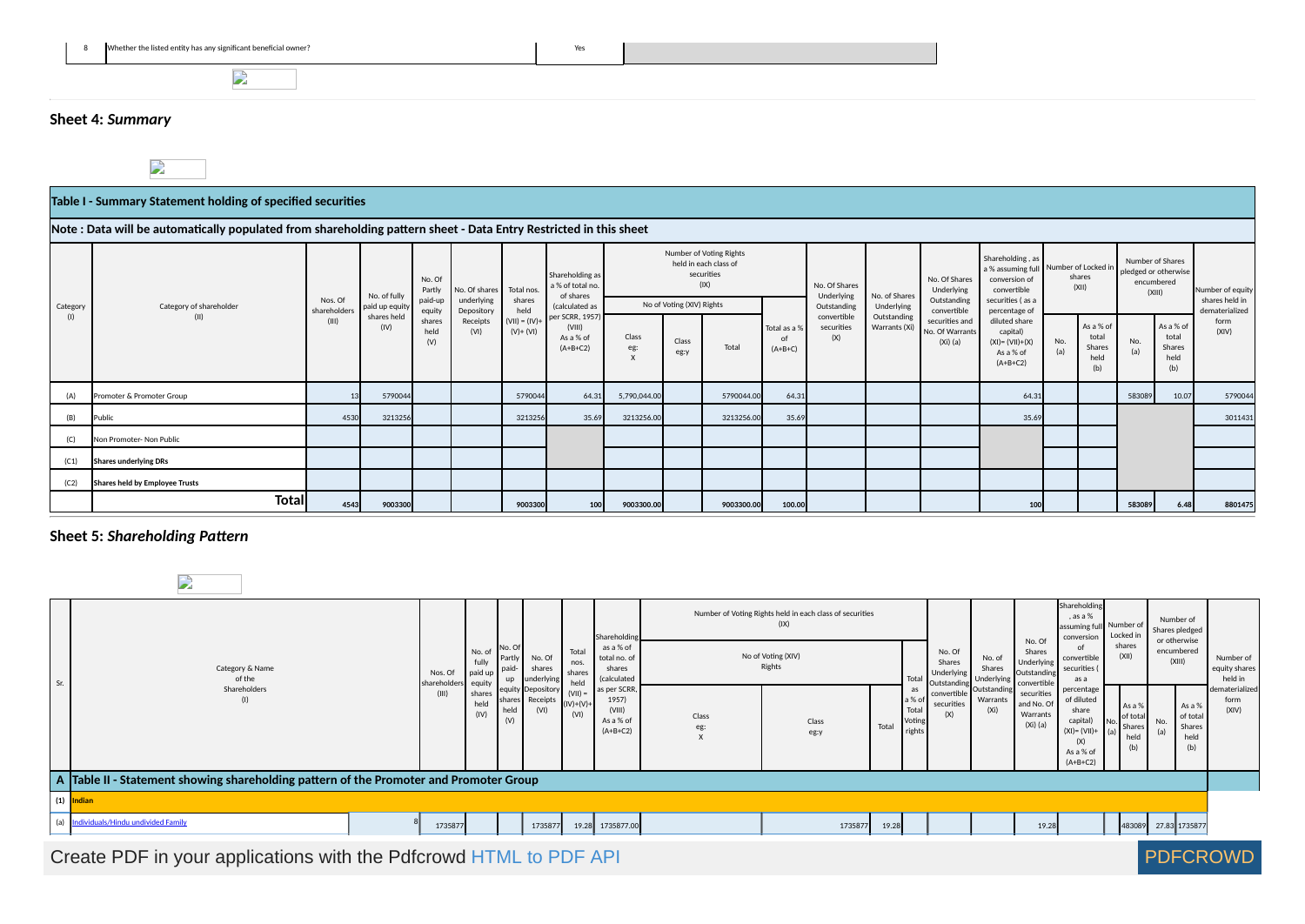|           | (b) Central Government/ State Government(s)                                              |                                                                                                                                    |         |            |         |         |            |            |         |               |          |  |       |       |        |        |              |         |
|-----------|------------------------------------------------------------------------------------------|------------------------------------------------------------------------------------------------------------------------------------|---------|------------|---------|---------|------------|------------|---------|---------------|----------|--|-------|-------|--------|--------|--------------|---------|
|           | (c) <b>Financial Institutions/ Banks</b>                                                 |                                                                                                                                    |         |            |         |         |            |            |         |               |          |  |       |       |        |        |              |         |
|           | (d) <u>Any Other (specify)</u>                                                           |                                                                                                                                    | 4054167 |            | 4054167 | 45.03   | 4054167.00 |            | 4054167 | 45.03         |          |  | 45.03 |       | 100000 |        | 2.47 4054167 |         |
|           |                                                                                          | Sub-Total (A)(1)                                                                                                                   |         | 13 5790044 |         | 5790044 | 64.31      | 5790044.00 |         | 5790044 64.31 |          |  |       | 64.31 |        | 583089 | 10.07        | 5790044 |
|           | (2) Foreign                                                                              |                                                                                                                                    |         |            |         |         |            |            |         |               |          |  |       |       |        |        |              |         |
|           | (a) Individuals (NonResident Individuals/ Foreign Individuals)                           |                                                                                                                                    |         |            |         |         |            |            |         |               |          |  |       |       |        |        |              |         |
|           | (b) <u>Government</u><br>(c) <u>Institutions</u>                                         |                                                                                                                                    |         |            |         |         |            |            |         |               |          |  |       |       |        |        |              |         |
|           |                                                                                          |                                                                                                                                    |         |            |         |         |            |            |         |               |          |  |       |       |        |        |              |         |
|           | (d) Foreign Portfolio Investor                                                           |                                                                                                                                    |         |            |         |         |            |            |         |               |          |  |       |       |        |        |              |         |
|           | (e) Any Other (specify)                                                                  |                                                                                                                                    |         |            |         |         |            |            |         |               |          |  |       |       |        |        |              |         |
|           |                                                                                          | Sub-Total (A)(2)                                                                                                                   |         |            |         |         |            |            |         |               |          |  |       |       |        |        |              |         |
|           |                                                                                          |                                                                                                                                    |         |            |         |         |            |            |         |               |          |  |       |       |        |        |              |         |
|           | Total Shareholding of Promoter and Promoter Group (A)=(A)(1)+(A)(2)                      |                                                                                                                                    |         | 13 5790044 |         | 5790044 | 64.31      | 5790044.00 |         | 5790044 64.31 |          |  |       | 64.31 |        | 583089 | 10.07        | 5790044 |
|           | Details of Shares which remain unclaimed for Promoter & Promoter Group                   |                                                                                                                                    |         |            |         |         |            |            |         |               |          |  |       |       |        |        |              |         |
|           |                                                                                          | Note: Kindly                                                                                                                       |         |            |         |         |            |            |         |               |          |  |       |       |        |        |              |         |
|           | Table III - Statement showing shareholding pattern than one<br>of the Public shareholder | show details<br>p<br>shareholders<br>having more<br>percentage<br>of total no of<br>shares.<br>Please refer<br>software<br>manual. |         |            |         |         |            |            |         |               |          |  |       |       |        |        |              |         |
|           | $(1)$ Institutions                                                                       |                                                                                                                                    |         |            |         |         |            |            |         |               |          |  |       |       |        |        |              |         |
|           | (a) Mutual Funds                                                                         |                                                                                                                                    | 100     |            | 100     | 0.00    | 100        |            | 100     | 0.00          |          |  | 0.00  |       |        |        |              |         |
|           | (b) Venture Capital Funds                                                                |                                                                                                                                    |         |            |         |         |            |            |         |               |          |  |       |       |        |        |              |         |
|           | (c) Alternate Investment Funds                                                           |                                                                                                                                    |         |            |         |         |            |            |         |               |          |  |       |       |        |        |              |         |
|           | (d) Foreign Venture Capital Investors                                                    |                                                                                                                                    |         |            |         |         |            |            |         |               |          |  |       |       |        |        |              |         |
|           | (e) Foreign Portfolio Investors                                                          |                                                                                                                                    |         |            |         |         |            |            |         |               |          |  |       |       |        |        |              |         |
|           |                                                                                          |                                                                                                                                    |         |            |         |         |            |            |         |               |          |  |       |       |        |        |              |         |
|           | (f) Financial Institutions/Banks<br>(g) Insurance Companies                              |                                                                                                                                    |         |            |         |         |            |            |         |               |          |  |       |       |        |        |              |         |
|           | (h) Provident Funds/ Pension Funds                                                       |                                                                                                                                    |         |            |         |         |            |            |         |               |          |  |       |       |        |        |              |         |
| $\vert$ B | (i) Any Other (specify)                                                                  |                                                                                                                                    |         |            |         |         |            |            |         |               |          |  |       |       |        |        |              |         |
|           | (2) Central Government/ State Government(s)/ President of India                          | Sub-Total (B)(1)                                                                                                                   |         | 100        |         | 100     | 0.00       | 100.00     |         |               | 100 0.00 |  |       | 0.00  |        |        |              | 0       |

Create PDF in your applications with the Pdfcrowd [HTML to PDF API](https://pdfcrowd.com/doc/api/?ref=pdf) [PDFCROWD](https://pdfcrowd.com/?ref=pdf) Create PDF API PDFCROWD